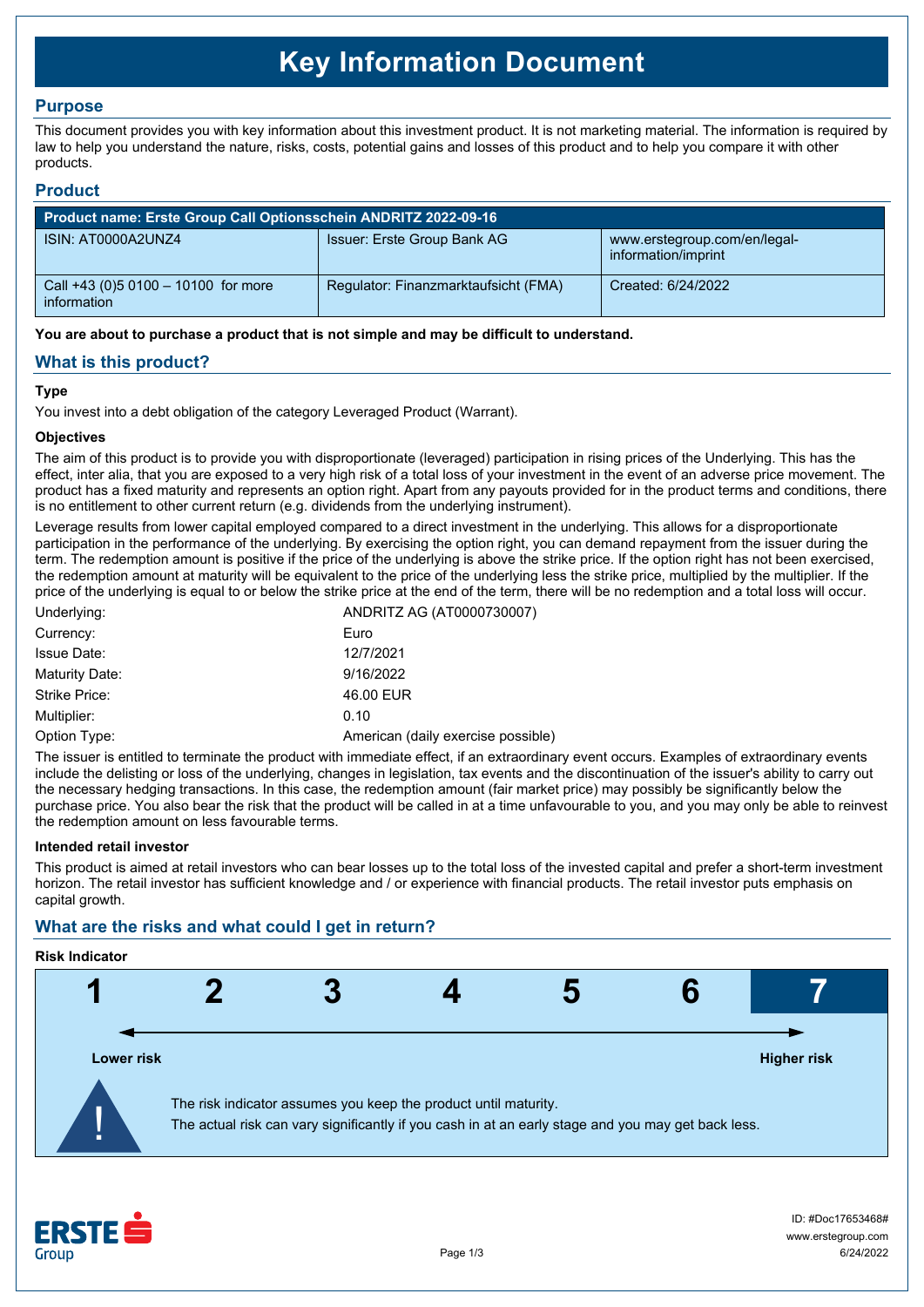The summary risk indicator is a guide to the level of risk of this product compared to other products. It shows how likely it is that the product will lose money because of movements in the markets or because we are not able to pay you.

We have classified this product as 7 out of 7, which is the highest risk class.

This rates the potential losses from future performance at a very high level, and poor market conditions are very unlikely to impact our capacity to pay you.

**Be aware of currency risk.** If the currency of the product is different from the currency of the country in which you live, you will receive payments in a different currency, so the final return you will get will depend on the exchange rate between the two currencies. This risk is not considered in the indicator shown above.

This product does not include any protection from future market performance so you could lose some or all of your investment. If we are not able to pay you what is owed, you could lose your entire investment.

#### **Performance scenarios**

*Market developments in the future cannot be accurately predicted. The scenarios shown are only an indication of some of the possible outcomes based on recent returns. Actual returns could be lower.*

| Investment of 10,000 EUR<br><b>Scenarios</b> |                                    | 9/16/2022<br>(recommended<br>holding period) |
|----------------------------------------------|------------------------------------|----------------------------------------------|
| <b>Stress scenario</b>                       | What you might get back after cost | 0.00 EUR                                     |
|                                              | Percentage return                  | $-100.00\%$                                  |
| Unfavorable scenario                         | What you might get back after cost | $0.00$ EUR                                   |
|                                              | Percentage return                  | $-100.00\%$                                  |
| Moderate scenario                            | What you might get back after cost | $0.00$ EUR                                   |
|                                              | Percentage return                  | $-100.00\%$                                  |
| <b>Favorable scenario</b>                    | What you might get back after cost | 13,033.48 EUR                                |
|                                              | Percentage return                  | 30.33%                                       |

This table shows the money you could get back over the recommended holding period assuming that you invest 10,000 EUR.

The scenarios shown illustrate how your investment could perform. You can compare them with the scenarios of other products. In general, the scenarios show the average return per year. If the recommended holding period is less than one year, the scenarios show the percentage return over the recommended holding period. Therefore, the comparability might be limited.

The scenarios presented are an estimate of future performance based on evidence from the past on how the value of this investment varies, and are not an exact indicator. What you get will vary depending on how the market performs and how long you keep the product.

The stress scenario shows what you might get back in extreme market circumstances, and it does not take into account the situation where we are not able to pay you.

The figures shown include all the costs of the product itself, but may not include all the costs that you pay to your advisor or distributor. The figures do not take into account your personal tax situation, which may also affect how much you get back.

## **What happens if Erste Group Bank AG is unable to pay out?**

This product is not covered by any deposit guarantee scheme. You are exposed to the risk that Erste Group Bank AG may not be able to fulfil its obligations arising from this product in the event of an insolvency (inability to pay, over-indebtedness) or from an official order ("bail-in regime"). A total loss of your invested capital is possible.

## **What are the costs?**

The Reduction in Yield (RIY) shows what impact the total costs you pay will have on the investment return you might get. The total costs take into account one-off, ongoing and incidental costs.

The amounts shown here are the cumulative costs of the product itself, for one holding period. They include potential early exit penalties. The figures assume you invest 10,000 EUR. The figures are estimates and may change in the future.

#### **Costs over time**

| Investment of 10,000 EUR<br><b>Scenarios</b> | 9/16/2022<br>(recommended<br>holding period) |
|----------------------------------------------|----------------------------------------------|
| Total costs                                  | 1.363.63 EUR                                 |
| Impact on return (RIY)                       | 15.91%                                       |

The person selling you or advising you about this product may charge you other costs. If so, this person will provide you with information about these costs, and show you the impact that all costs will have on your investment over time.

#### **Composition of costs**

The table below shows:

the impact of the different types of costs on the investment return you might get at the end of the recommended holding period;